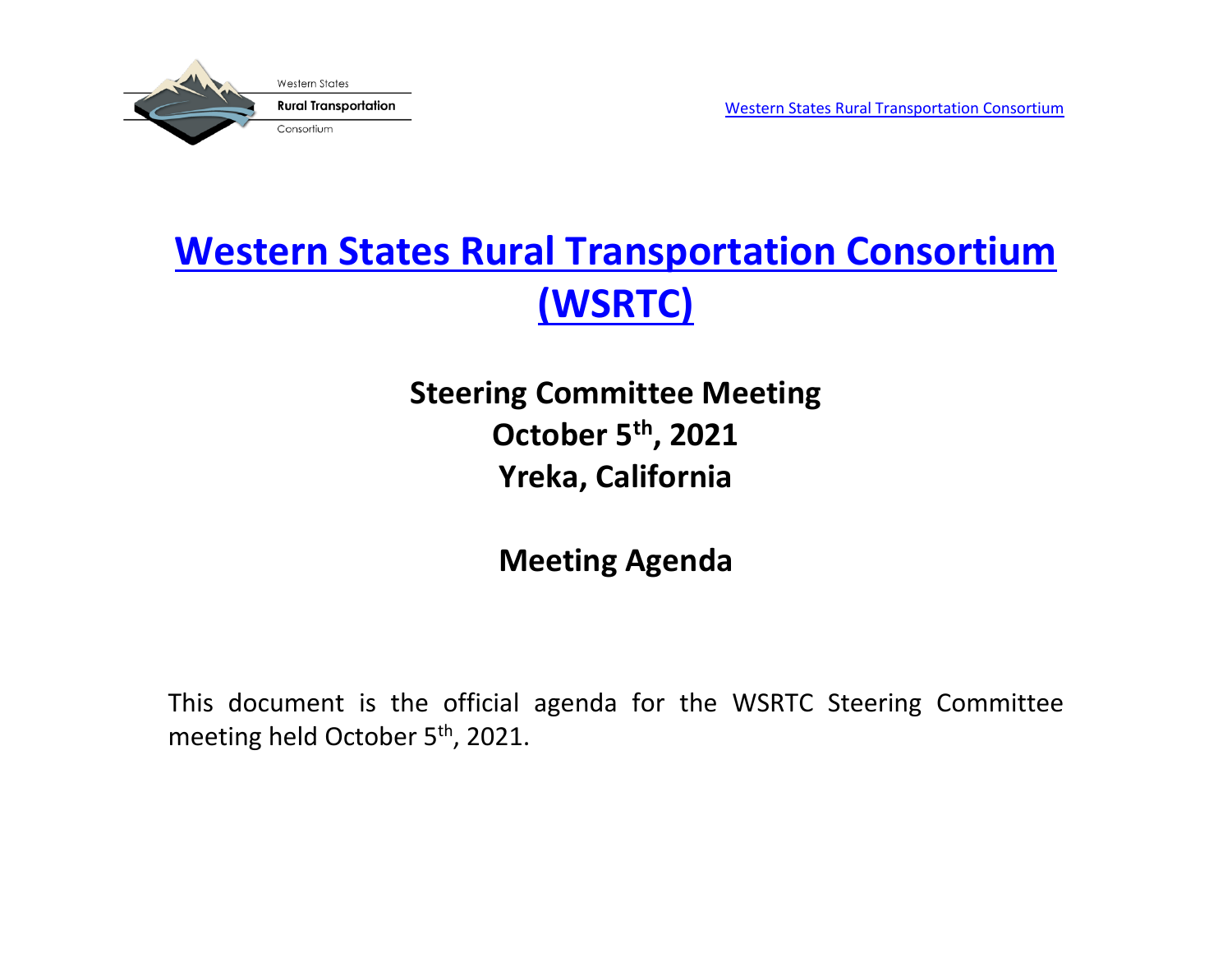#### **WSRTC**

Annual Steering Committee Meeting Tuesday, October 5, 2021

#### **[Best Western Miner's Inn](http://bestwesterncalifornia.com/hotels/best-western-miners-inn)**

122 E Miner Street, Yreka, California Phone: (530) 842-4355

#### **Meeting Agenda (all times PDT)**

| Time (PDT) | <b>Topic</b>                                                               | Presenter(s) / Facilitator(s)              | <b>Objectives / Questions to be Answered</b>                          |
|------------|----------------------------------------------------------------------------|--------------------------------------------|-----------------------------------------------------------------------|
| 1:00 PM    | Welcome / Introductions                                                    | Sean Campbell, Leann Koon, Doug<br>Galarus | Review meeting purpose, agenda                                        |
| 1:05       | <b>Western States Forum</b><br>Preview                                     | Leann Koon                                 | Status of plans and speakers for 2021 Forum                           |
| 1:15       | History of COATS, WSRTC                                                    | Sean Campbell, All                         | Review how the WSRTC was established and has<br>evolved.              |
| 1:25       | <b>WSRTC Pooled Fund</b><br>updates/discussions                            | Sean Campbell                              | Discuss current status, Task Orders, other items,<br>etc.             |
| 2:00       | <b>WSRTC Pooled Fund</b><br>updates/discussions - Phase Sean Campbell<br>Ш |                                            | Start of Phase III; WSRTC Phase II TPF-5(241)<br>ends March 31, 2023. |
| 2:15       | <b>WSRTC Documents</b>                                                     | Sean Campbell                              | Discuss changes to the Charter                                        |
| 2:20       | <b>WSRTC Projects</b>                                                      | Doug Galarus, Leann Koon                   | Status update on current WSRTC projects and<br>related work.          |
| 2:30       | <b>WSRTC Website</b>                                                       | Leann Koon, Sean Campbell, All             | Compliance and accessibility                                          |
| 2:40       | <b>Upcoming Meetings</b>                                                   | Sean Campbell                              | See list on next page.                                                |
| 2:50       | Roundtable                                                                 | All attendees                              | Discuss recent / planned ITS activities                               |
| 3:45       | Announcements                                                              | All attendees                              | Review action items (if any)                                          |
| 4:00 PM    | <b>Meeting Adjournment</b>                                                 |                                            |                                                                       |